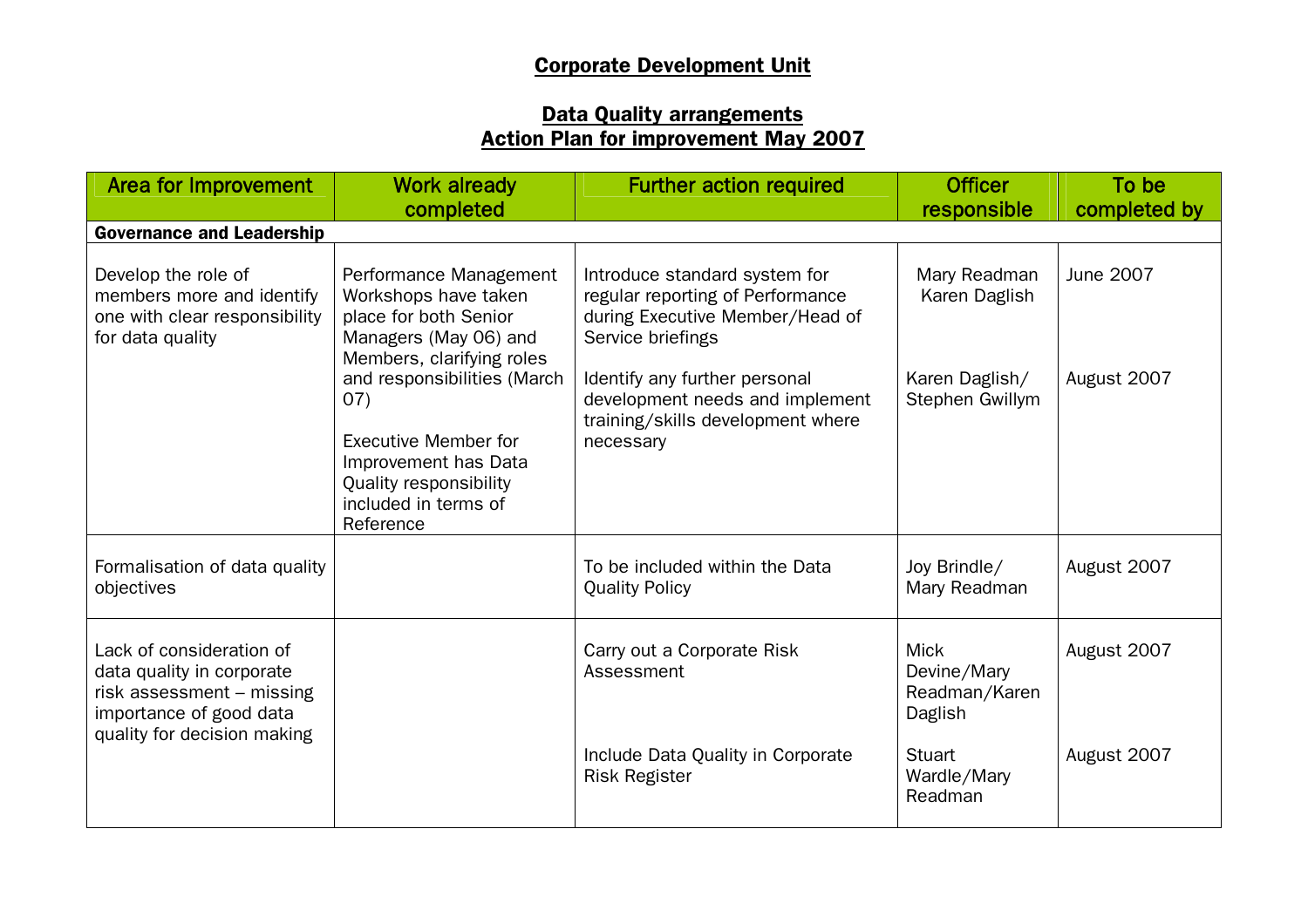| <b>Area for Improvement</b>                                                                                      | <b>Work already</b>                                                                                                                                                                       | <b>Further action required</b>                                                                                           | <b>Officer</b>                   | To be          |
|------------------------------------------------------------------------------------------------------------------|-------------------------------------------------------------------------------------------------------------------------------------------------------------------------------------------|--------------------------------------------------------------------------------------------------------------------------|----------------------------------|----------------|
|                                                                                                                  | completed                                                                                                                                                                                 |                                                                                                                          | responsible                      | completed by   |
| <b>Policies and procedures</b>                                                                                   |                                                                                                                                                                                           |                                                                                                                          |                                  |                |
| The lack of a data quality<br>policy/ strategy with<br>corresponding milestones,<br>targets and responsibilities |                                                                                                                                                                                           | Produce and implement a Corporate<br>Data Quality Policy with detailed<br>action plan.                                   | Joy Brindle/<br>Mary Readman     | August 2007    |
| Gaps in formalised<br>procedures                                                                                 | Users guide already in<br>place, internal audit<br>schedule is being<br>undertaken, audit reports,<br>PI year end check list<br>Published<br>procedures/guidelines for<br>data collection | Check that all employees involved<br>with data quality have access to<br>updated guidance, as part of audit<br>programme | Karen Daglish                    | September 2007 |
| <b>Systems and processes</b>                                                                                     |                                                                                                                                                                                           |                                                                                                                          |                                  |                |
| Procurement of<br>Performance Management<br>System to improve data<br>collection process                         | Use of Reserves identified<br>to fund the new system                                                                                                                                      | Procure new system, based on<br>agreed specification and in<br>accordance with Council's<br>Procurement process          | Mary Readman/<br>Karen Daglish   | October 2007   |
| Improve management<br>framework for data sharing<br>and ensure it is fully<br>communicated                       |                                                                                                                                                                                           | Review existing documents and raise<br>awareness                                                                         | Mary<br>Readman/Karen<br>Daglish | August 2007    |
| Extend protocols for data<br>sharing.                                                                            | <b>County Durham</b><br>agreement/policy between<br>the County & 7 districts (E-<br>govt)                                                                                                 | Agree and implement a data sharing<br>protocol for the LSP.                                                              | John<br>Murphy/Mary<br>Readman   | August 2007    |
|                                                                                                                  | Existing protocols (eg<br>Benefits/EDH/Supporting<br>People)                                                                                                                              | Check existing protocols and identify<br>any gaps                                                                        | Karen Daglish                    | September 2007 |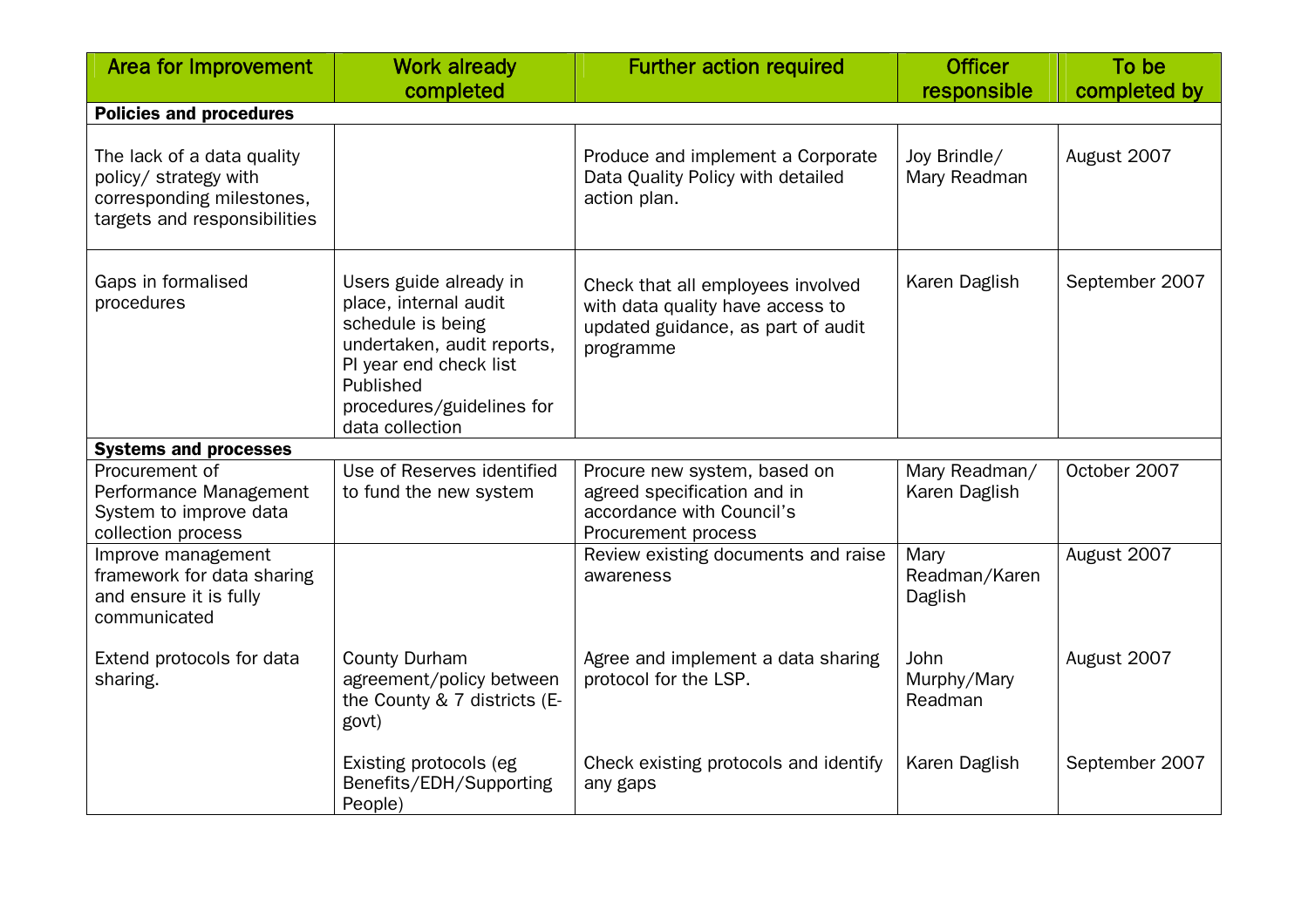| Area for Improvement                                                                     | <b>Work already</b><br>completed                                                                                                                                                                                                                                                                                                                                                                                       | <b>Further action required</b>                                                                                                         | <b>Officer</b><br>responsible                                                                       | To be<br>completed by                                  |
|------------------------------------------------------------------------------------------|------------------------------------------------------------------------------------------------------------------------------------------------------------------------------------------------------------------------------------------------------------------------------------------------------------------------------------------------------------------------------------------------------------------------|----------------------------------------------------------------------------------------------------------------------------------------|-----------------------------------------------------------------------------------------------------|--------------------------------------------------------|
| Address weakness in<br>security of data outlined in<br>recent Audit Commission<br>report | There have been 3<br>inspections carried out on<br>Security data.<br>(1) Financial Management<br>Systems. Areas for<br>improvement in<br>relation to general<br>security were identified<br>(2) A survey was<br>conducted by the Audit<br>Commission on general<br>awareness of<br>security/data<br>protection issues. This<br>highlighted areas for<br>improvement<br>(3) Data Quality Audit in<br>relation to BVPI's | Implement action plan to address<br>areas for improvement<br>Karen to compile complete list of<br>actions to be monitored for progress | $(1)$ and $(2)$<br><b>Barry Nicholson</b><br>$(3)$ Joy<br>Brindle/Mary<br>Readman/<br>Karen Daglish | Progress checks<br>to be carried out<br>in August 2007 |
| Lack of an agreed Business<br>Continuity Plan and the<br>potential impact on data        | <b>Business Continuity Plan</b><br>adopted in February 2007                                                                                                                                                                                                                                                                                                                                                            | Issue of addressing the potential<br>impact on data to be cross checked<br>by Karen and Anne                                           | Anne Carr/Karen<br>Daglish                                                                          | August 2007                                            |
| Ensure the robustness of<br>data by carrying out checks<br>of each PI                    | Audits have been carried<br>out over the course of the<br>year. An audit schedule<br>and reports have been<br>produced and are<br>available.                                                                                                                                                                                                                                                                           | Identify issues from audit and<br>address. Monitor effectiveness of<br>agreed actions by carrying out follow<br>$-$ ups                | Karen Daglish                                                                                       | Ongoing<br>programme                                   |